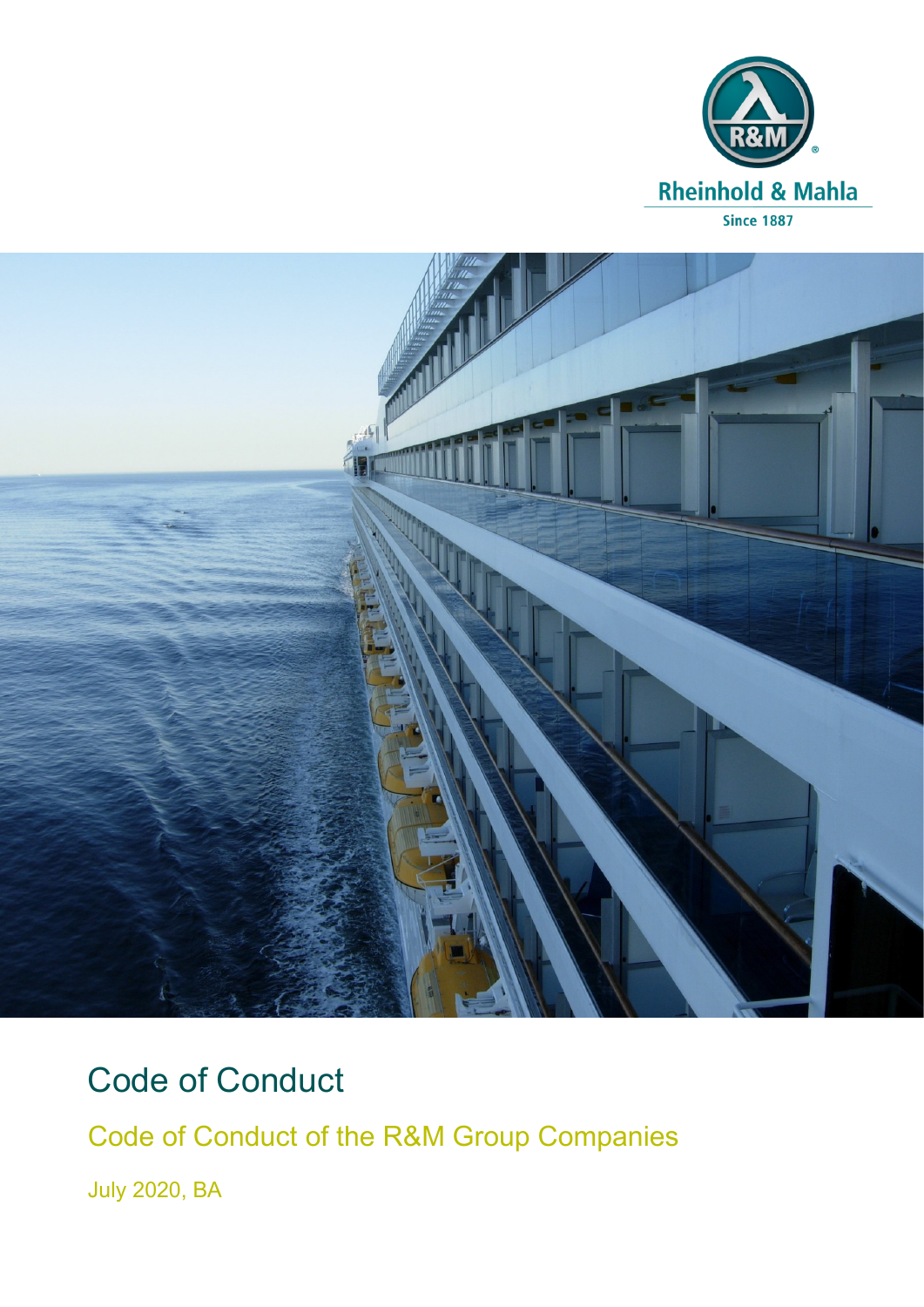#### Code of Conduct R&M Group

# Table of contents

|                   | <b>Preamble</b>                                                                                                                             | $\overline{\mathbf{3}}$ |
|-------------------|---------------------------------------------------------------------------------------------------------------------------------------------|-------------------------|
| $\blacksquare$ 1  | Area of Application                                                                                                                         | $\overline{4}$          |
| $\blacksquare$    | <b>Principles of Entrepreneurial Conduct</b>                                                                                                | 4                       |
| $\blacksquare$    | Corruption                                                                                                                                  | 4                       |
| $\blacksquare$    | Competition                                                                                                                                 | 4                       |
| $\blacksquare$ 5  | <b>Conflicts of Interests</b>                                                                                                               | 5                       |
| $\blacksquare$ 6  | <b>Diversity</b>                                                                                                                            | 5                       |
| $\blacksquare$    | <b>Prevention of Money Laundering</b>                                                                                                       | 6                       |
| $\blacksquare$    | Occupational Health and Safety and Environmental Protection                                                                                 | 6                       |
| $\blacksquare$    | <b>Working Conditions</b>                                                                                                                   | 6                       |
| $\blacksquare$ 10 | Employees' Conduct vis-à-vis Colleagues and the Company,<br>Suppliers, Politics, Media, Consultants, Clients and the<br><b>Shareholders</b> | $\overline{7}$          |
| 111               | <b>Handling Assets and Information</b>                                                                                                      | 9                       |
| 12                | <b>Conduct and Reporting Breaches and Concerns</b>                                                                                          | 10                      |
| $\blacksquare$ 13 | <b>Consultation and Further Information</b>                                                                                                 | 11                      |

- - - -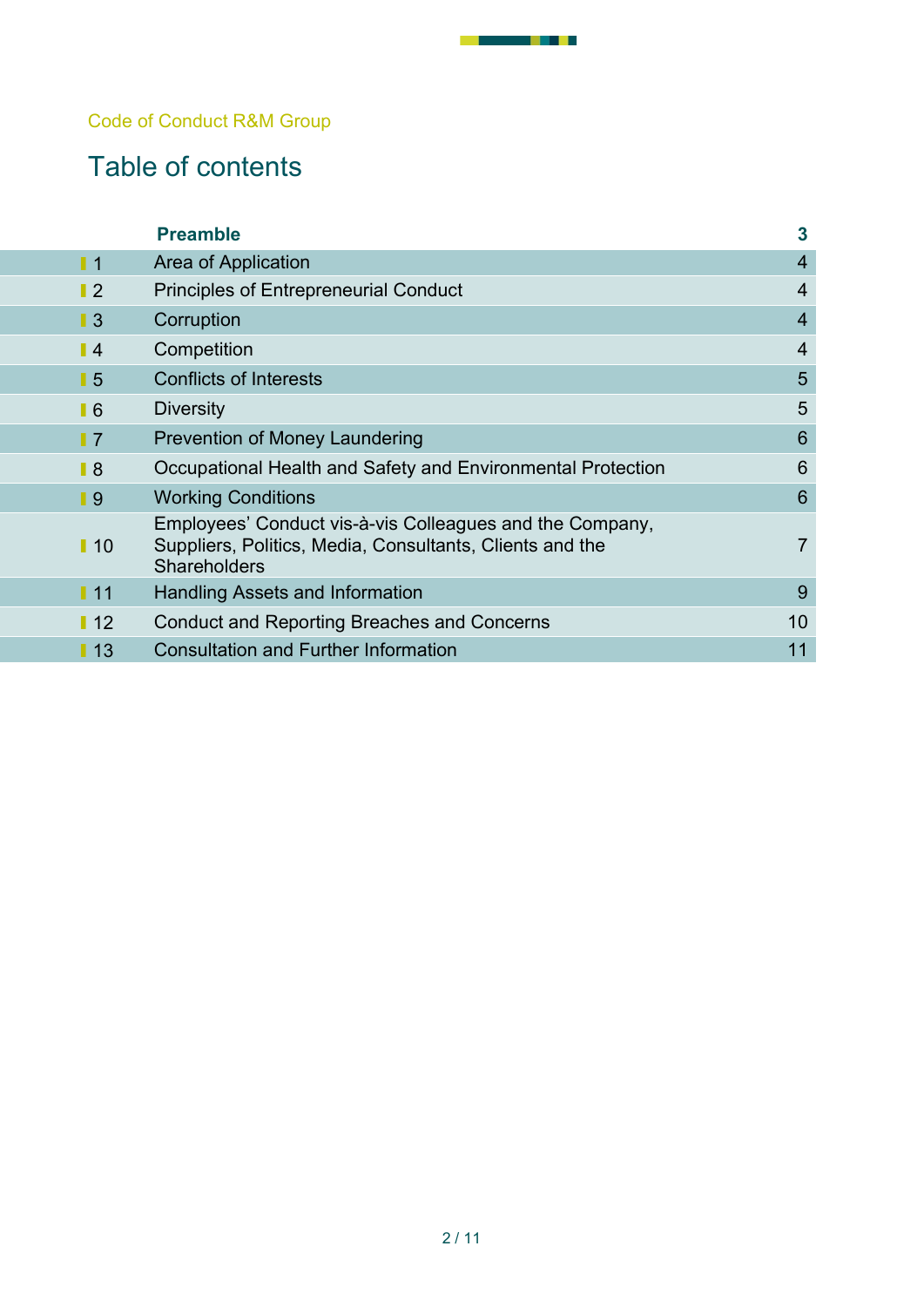#### Dear employees,

The R&M Group companies stand for technological competence, innovation, client orientation and responsible Employees who are committed to this success. Breaches of legal requirements and internal regulations conflict with the corporate group's success factors. They are not tolerated. We would rather turn down business or the achievement of internally set goals than violate legal requirements. For the R&M Group, we commit to abiding to the law. We are aware of our role model function to our Employees.

As an orientation guide for responsible and independent conduct in the company, we have compiled the following code of conduct. It is binding for us and all Employees. The code of conduct fulfills two main tasks: on one hand, it is supposed to encourage each individual to act independently and give him the orientation and on the other hand it states the objectives and principles of entrepreneurial conduct.

Moreover, the code consciously leaves room for maneuver and hence dispenses with strict rules. As a result, it places special emphasis on the principles of independence and transparency besides the conformity to the rules of entrepreneurial conduct. Superiors in particular have a special role model function. They are called upon to actively ensure and monitor the implementation of the code of conduct. It involves ensuring that all Employees who are under them know the values, principles and guidelines of the code of conduct and observe it in practice. The management will regularly monitor the adherence to the principles of the code of conduct. In case of breaches, the company will take the appropriate legal and operational measures against those concerned.

The company therefore fulfils its responsibility in the society and vis-à-vis its Employees, its clients and business partners as well as its owners. It commits itself to clear principles as the framework for the entrepreneurial and business conduct.

Thank you for your support.

Thomas Töpfer Erik Wiedenhöft

CEO & Chairman CFO & Vice Chairman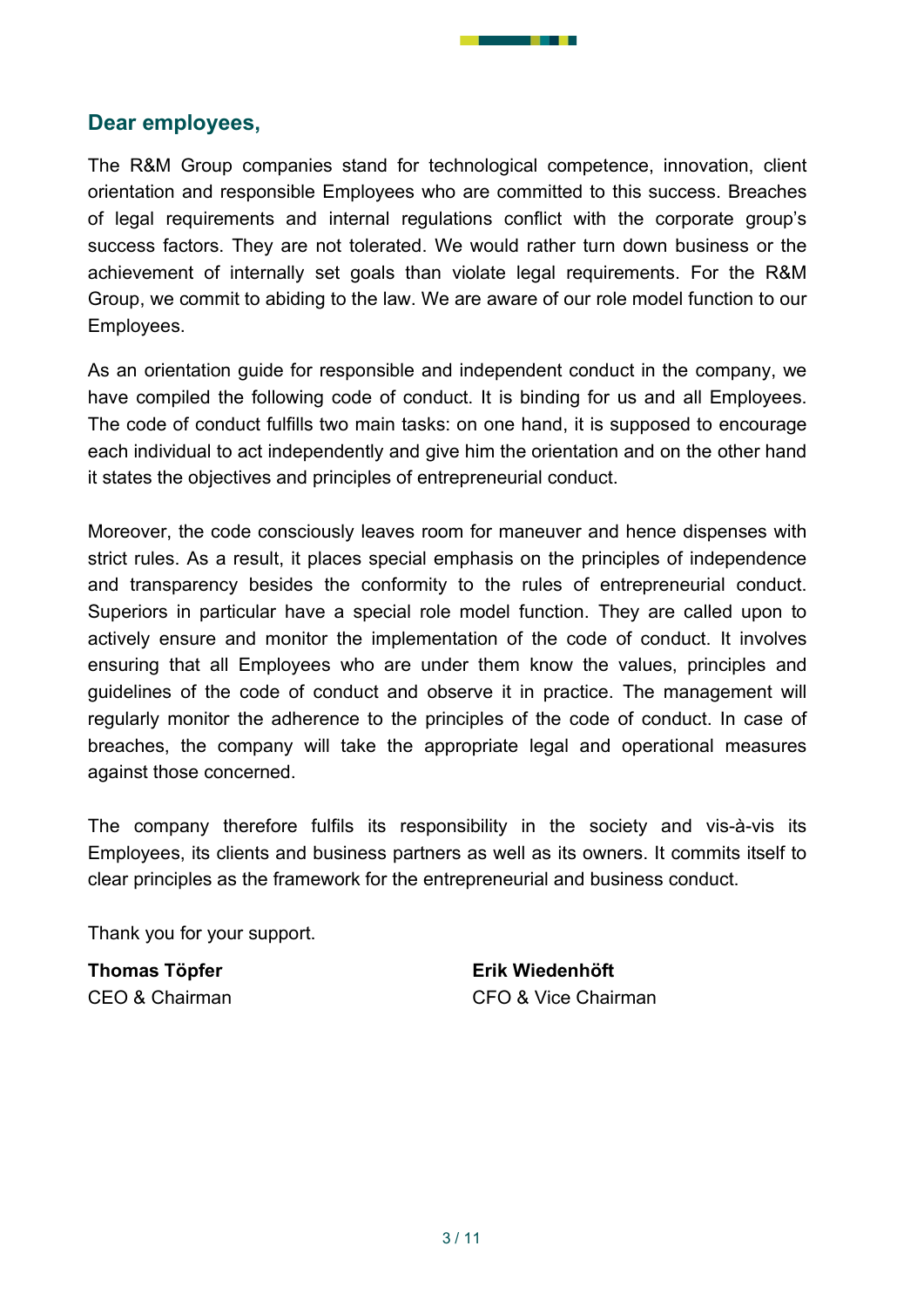## 1. Area of Application

The code of conduct is binding for all Employees of the R&M Group and its subsidiaries as well as affiliates. There is no differentiation according to hierarchy levels.

- 11

In every business relationship, it has to be ensured that even the business partner is committed to similar regulations. This shall be ensured through contractual correspondence and compliance clauses if possible. If stricter legal requirements applies in individual cases, these will take precedence over the provisions of the code of conduct.

### 2. Principles of Entrepreneurial Conduct

Not only international or national law determines the framework conditions for entrepreneurial conduct but also a number of other rules. This includes social, cultural and social basic conditions. The company strives to act in accordance with these.

### 3. Corruption

The company works towards a stable business connection with its business partners through the satisfactory quality of its services in competition. The trust built in that manner should not be jeopardized by corruption. The company does not tolerate any form of corruption or bribery. A sinister semblance of corrupt behavior is to be counteracted.

In order to give the Employees the greatest possible security of action, R&M Group has clear rules and value limits for accepting and giving invitations, gifts and other benefits, which we also ask R&M Groups business partners to comply with.

# 4. Competition

The company and its Employees admit to fair competition which is consistent with the statutory provisions; it is only hereupon that a successful business operation can based on.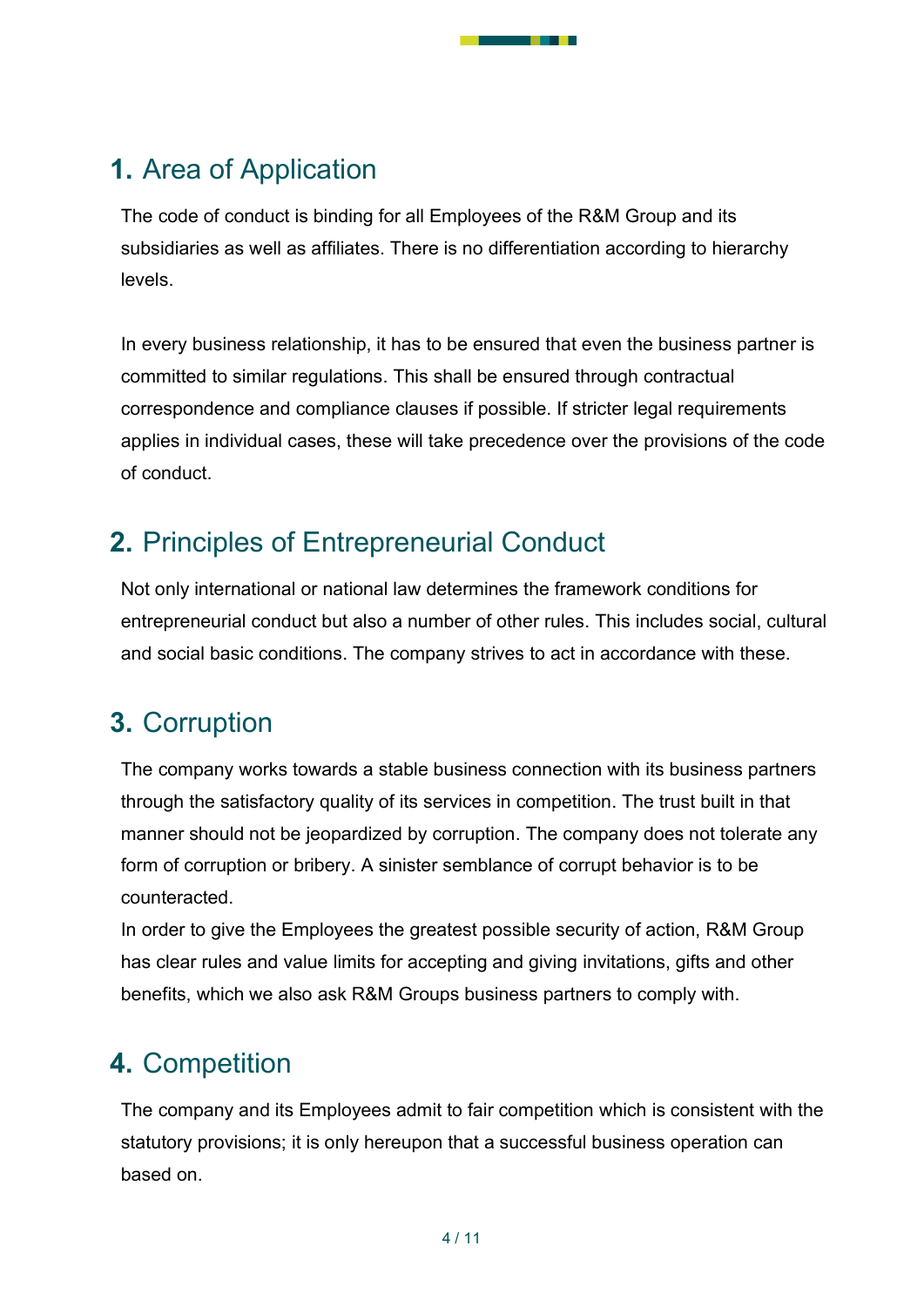### 5. Conflicts of Interest

The company only conducts its transactions with legally and ethically sound means; the same is expected from its Employees.

a sa Tana

This includes the strict separation of private interests from those of the company. Entrepreneurial decisions should not be made based on the private interests and relationships of the company's Employees. Financial or personal relationships with clients, suppliers, service providers or rivals could trigger conflicts of interests and influence decisions at work. Potential conflicts of interests are to be disclosed.

### 6. Diversity

The R&M Group is a worldwide operating company with locations in different countries. One of the company's strengths is the diversity of the people employed by the R&M Group. The R&M Group does not tolerate any form of discrimination, abuse or harassment. Therefore, no one shall be discriminated, favoured, harassed or excluded based on their race, nationality, ethnic origin, gender, religion or belief, political or trade union activity, disability, age, family status or sexual orientation.

All R&M Group Employees are entitled to fair treatment, courtesy and respect. It is the duty of every Employee to behave in a fair manner towards colleagues, employees and superiors.

In the R&M Group we are also committed providing the best possible working conditions. Safety and health at work are given high priority in the R&M Group and are continuously promoted by the HSEQ organization.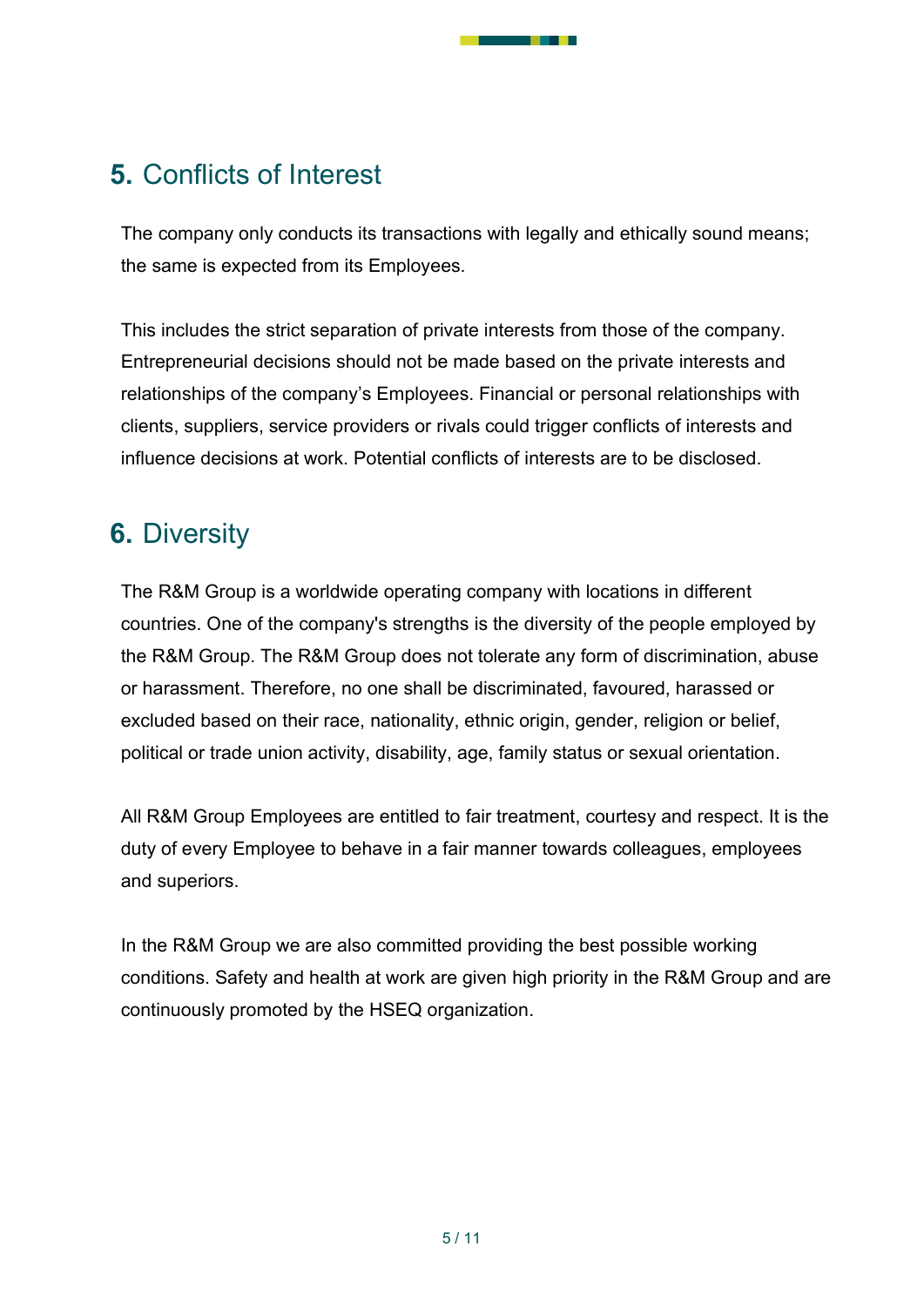### 7. Prevention of Money Laundering

The company shall and may not be misused for illegal purposes. This applies to every illegal conduct of its clients, third parties, agents, employees and business partners. Employees are therefore neither allowed to be involved in illegal procedures nor tolerate illegal activities which are linked with the company. This applies particularly to to complicity in tax evasion including tax fraud or other fiscal offences irrespective of the place where they were committed.

- 11

The company complies with its legal obligations to prevent money laundering and does not participate in money laundering activities. Every Employee is requested to have unusual financial transactions, in particular those involving cash, which may give rise to suspicion of money laundering, examined by the Legal Department in case of doubt.

### 8. Occupational Health and Safety and Environmental **Protection**

Occupational health and safety are integral components of all operating procedures within the R&M Group. All Employees of the R&M Group promote this by adhering to the corresponding provisions of occupational health and safety. There is no greater priority than our employees', clients' and suppliers' occupational health and safety. All Employees within the R&M Group execute and adhere to the environmental protection rules and laws. During the entire production process we ensure that all environmental impacts are kept as low as possible. Through his personal conduct, all Employees of the R&M Group contributes to the protection of environmental resources and handles them with care.

### 9. Working Conditions

The company wants to create a working environment that is secure and professional, and which promotes teamwork and mutual trust. Anyone who works for the R&M Group contributes to success and to the establishment of a company which positively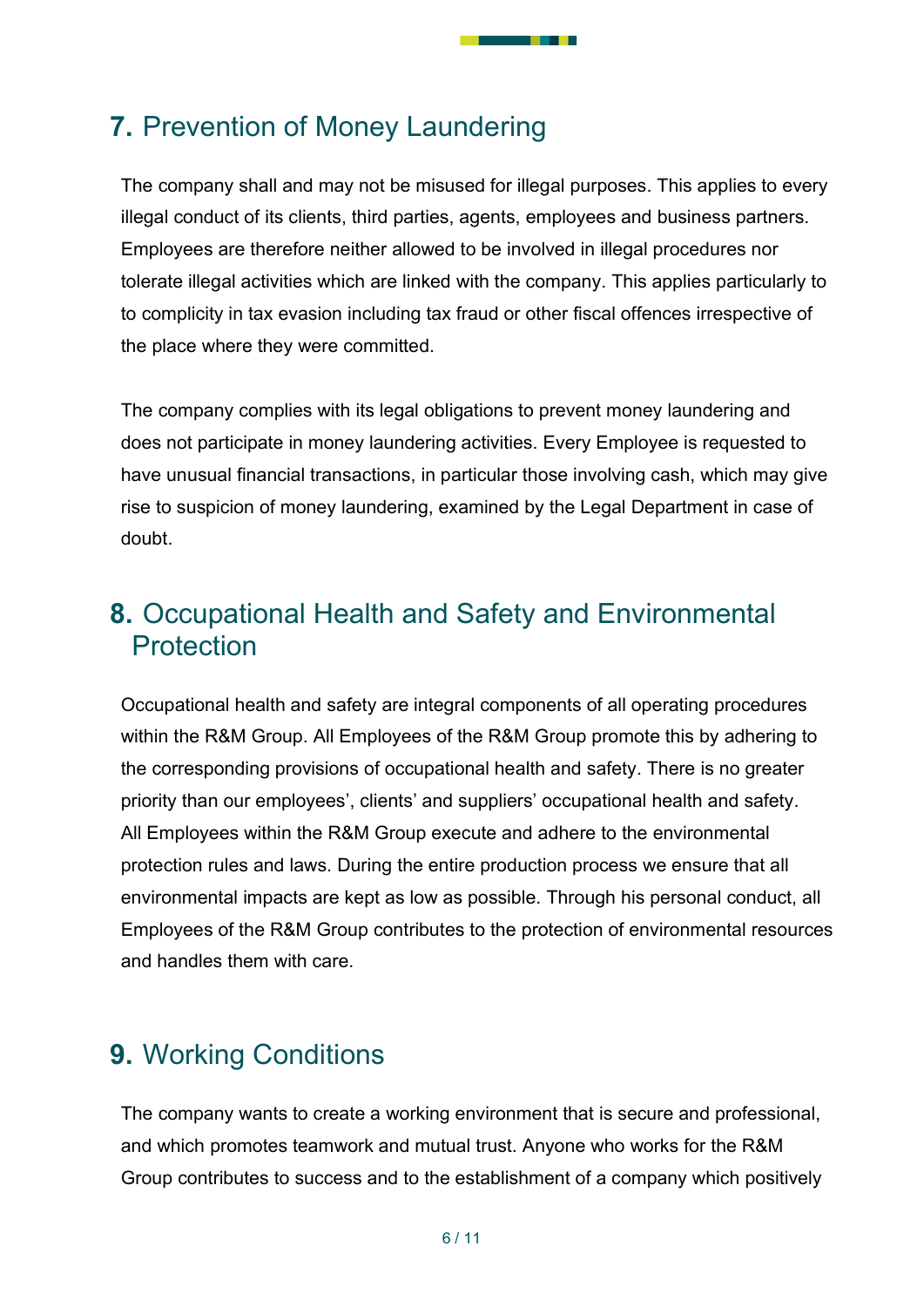stands out from the rest. Through cooperation and the introduction of different skills and approaches, new and creative opportunities for business are opened to the company and its employees.

- 11

The company values each Employee's dignity and personality. Association among company employees is characterized by mutual respect, fairness, team spirit, professionalism and openness. Superiors are role models and during conflict situations they are competent contact persons.

### 10. Employees' Conduct vis-à-vis Colleagues and the Company, Suppliers, Politics, Media, Consultants, Clients and Shareholders

#### 10.1 Employees' Conduct vis-à-vis Colleagues and the Company

The conduct of Employees among themselves and the company's vis-à-vis third parties is characterized by mutual respect and restraint. Company secrets are to be classified and preserved accordingly.

Just as the company protects its own business information, it is committed to respect the intellectual property and propriety information of others.

#### 10.2 Employees' Selection of and Conduct vis-à-vis Suppliers

The company's suppliers are of great importance for the operating procedure and the ability to provide products and services for the client. Therefore, the selection of the company's suppliers requires special diligence.

We also expect our company's suppliers to fully comply with the requirements of this Code of Conduct. Each supplier is therefore requested to accept the "Compliance Principles for Subcontractors and Suppliers within the R&M Group".

#### 10.3 Employees' Conduct vis-à-vis Politics

The company is nonpartisan. No donations to political parties shall be done.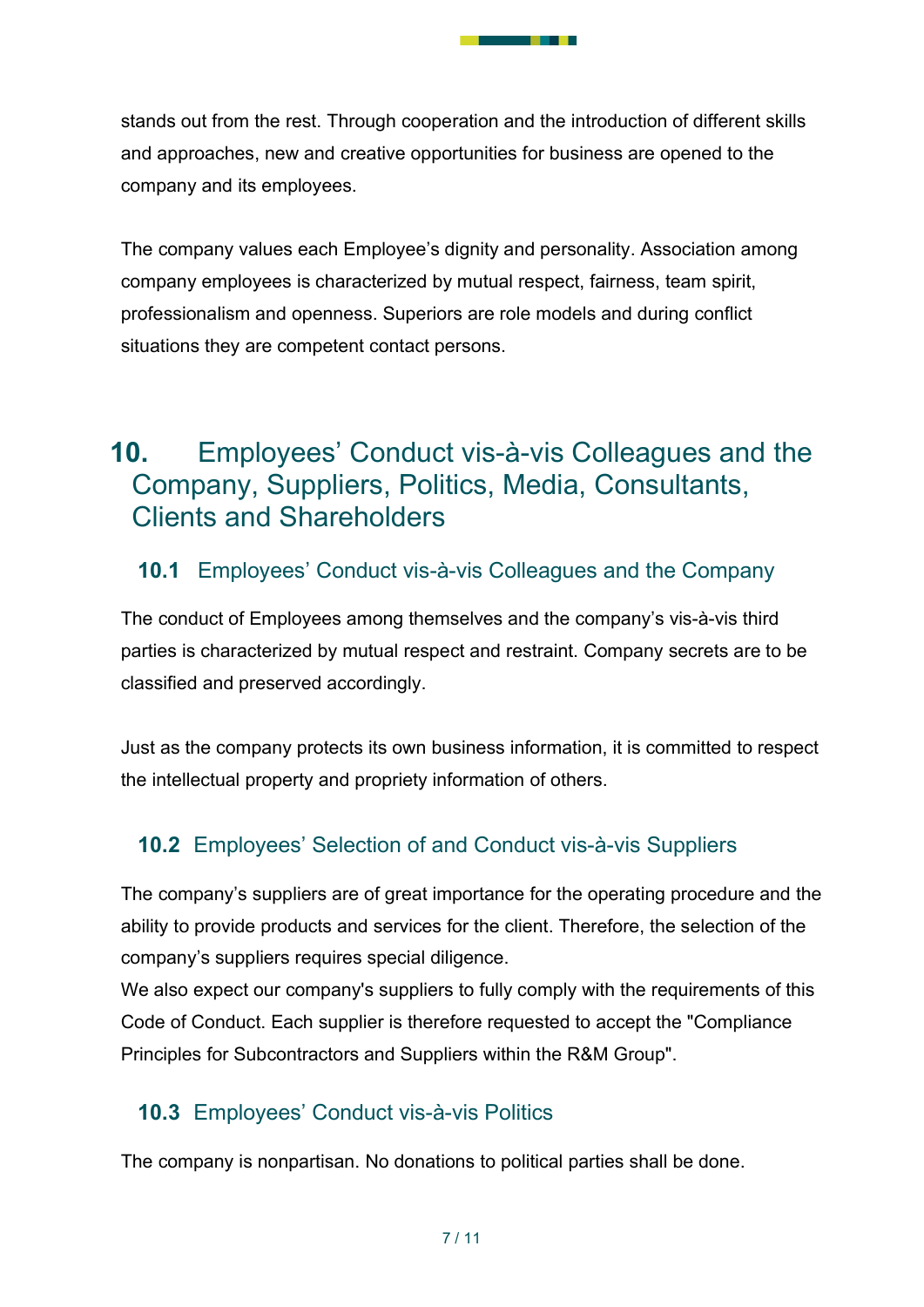The company does not engage employees who hold public offices as their main employments.

- 11

#### 10.4 Employee's Conduct vis-à-vis the Media and Social Networks

The company's communication with the media, in social networks and the public only happens through the authorized responsible persons. Media requests sent to the company's Employees are to be sent to these responsible persons without disclosing any information. With regards to personal opinions expressed in public or in social networks, particularly those that are not linked to the company, the company's Employees should not refer to their role in the company.

Anyone who appears as the company's representative out there without authorization by the company, attends public events or takes part in social Networks, where he/she could be perceived as the company's representative, should clarify that he/she is acting as an individual.

#### 10.5 Selection of and Conduct vis- à-vis Consultants

Consultants' contracts are concluded with due regard to dual control including the management only with persons or companies who can contribute reasonably to the development of the company through their qualification. The decision regarding the engagement and selection of consultants is made on the basis of a documented profile of requirements and a framework of tasks. The remuneration has to be in proportion to the value of the services provided and the consultant's personal qualification. Payments to the consultant will be made only after the agreed upon service has been provided. Cash payments are not allowed.

#### 10.6 Employees' Conduct vis-à-vis Clients

Within the R&M Group we operate in a client-oriented manner and make an effort to fulfill the clients' needs with suitable and efficient solutions. This includes the constant review of the service portfolio and its forward-looking adjustment to new market requirements. The company grants its clients' interests high priority and aims to ensure that all customers are treated fairly..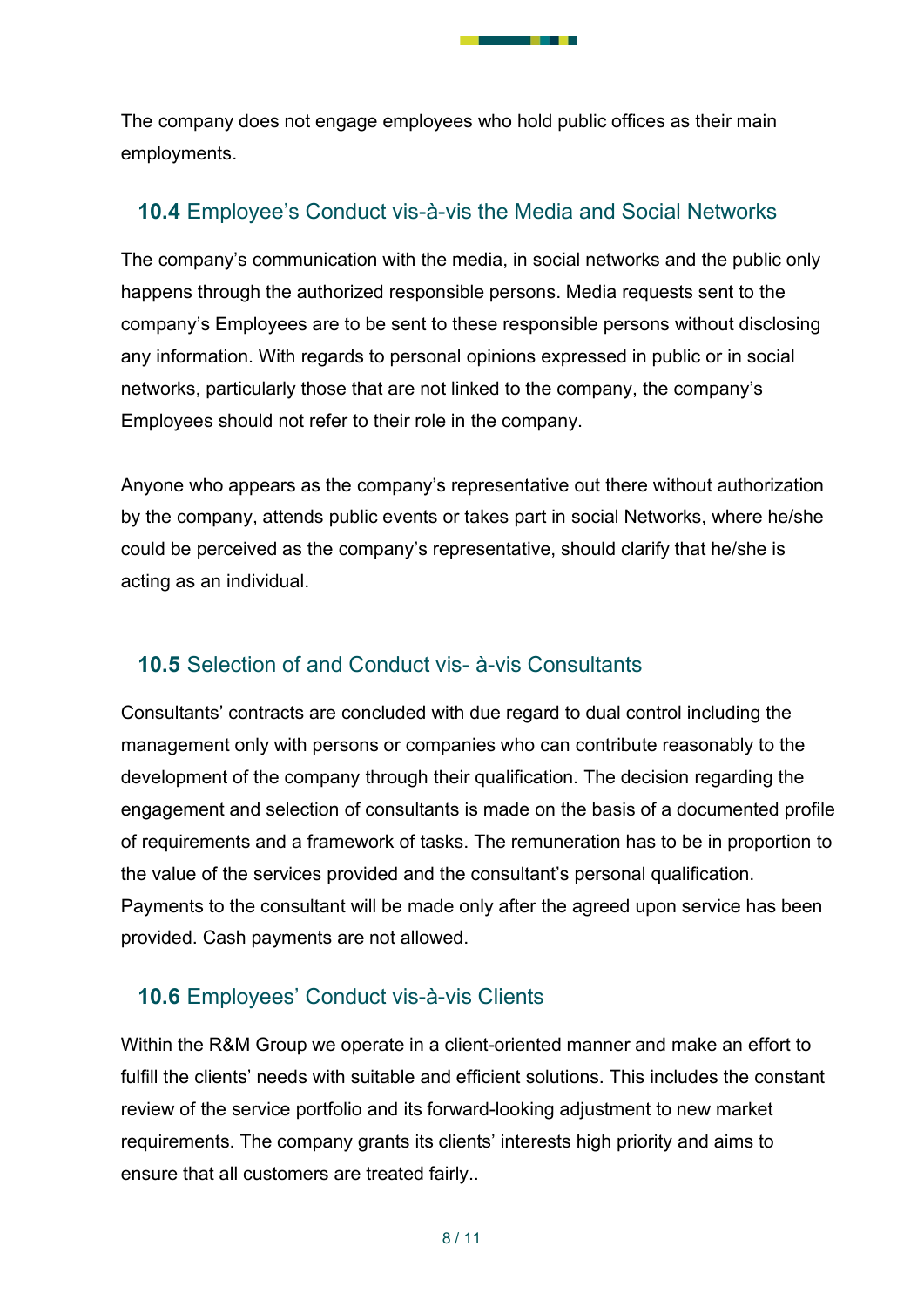Conflicts of interests can cast doubts on the integrity and professionalism of the company. Potential conflicts must therefore be recognized as early as possible and solved.

. . .

#### 10.7 Employees' Conduct vis-à-vis Shareholders

For the company, its owners' capital is the requirement and basis of its entrepreneurial action. Maintaining the capital and realizing market-driven returns as well as transparency and responsibility vis-à-vis the company owners are integral aims of the company.

Confidential information and information about the value of shareholdings may only be disclosed externally if there is a legal warrant or explicit authorization in the sense of the "need to know principle".

No Employee is allowed to use insider information about significant intentions and developments of the company in order to wrongfully enrich himself or others.

# 11 Handling Assets and Information

No Employee of the R&M Group may use assets, operating facilities and equipment, other materials or intellectual property as well as the company's manpower for private purposes or transfer them to third parties unless there is a written authorization and the usage or transfer lies in the interests of the company. Without authorization, data, programs or documents may not be copied or taken from the company. All business transactions are to be documented in a sufficiently expressive manner without exception.

Keeping operating secrets and other internal operating matters is of existential importance for the company. All Employees must cooperate in ensuring that the company's trade and business secrets that are worthy of protection are subject to the protection according to the applicable laws.

The Employees are further obligated to take care of their work equipment and document their work results reasonably. This particularly involves protecting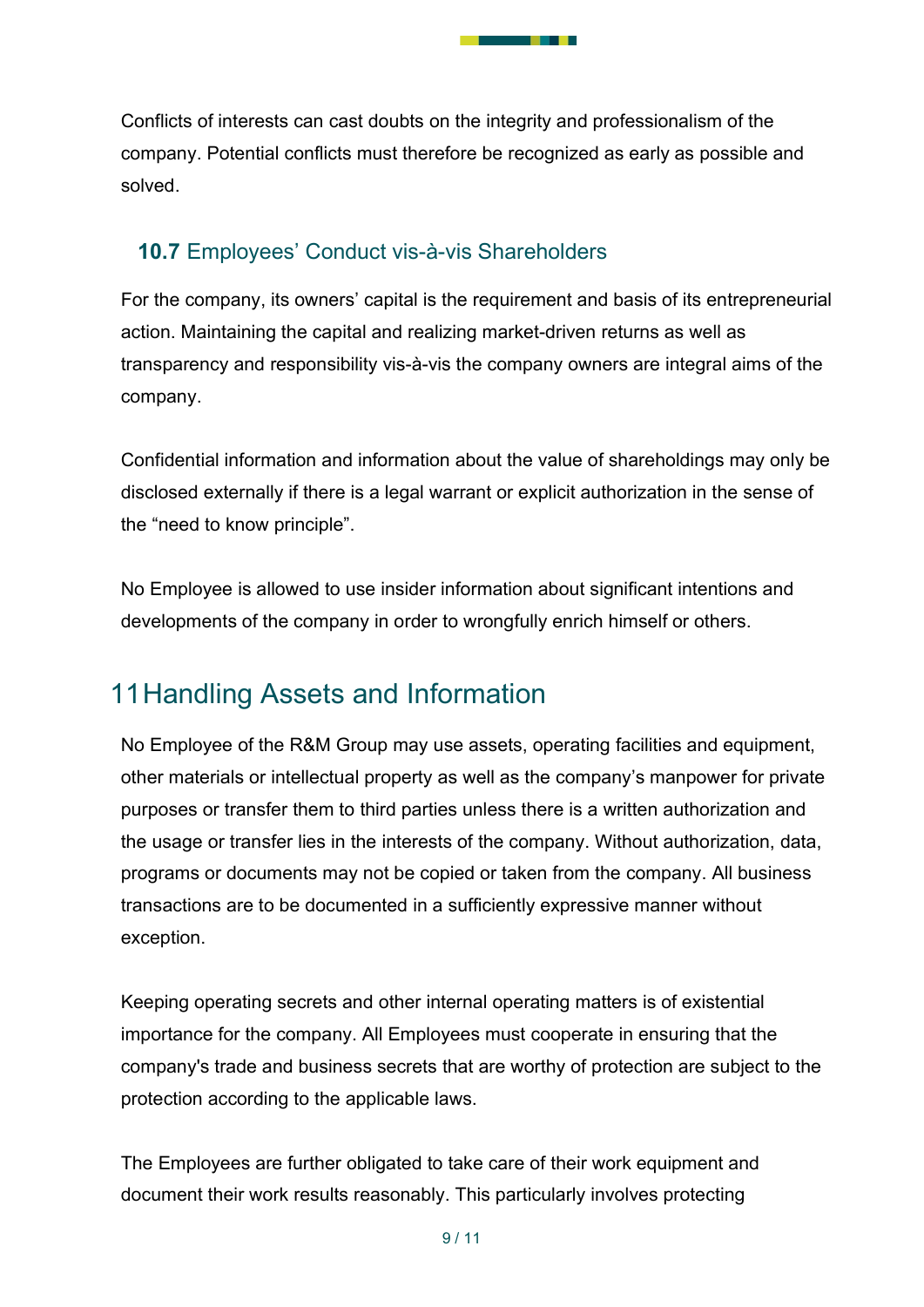documents and data from unauthorized access and keeping desks, cabinets and offices locked, protecting IT equipment through passwords and ensuring they are regularly changed, copying documents only for official purposes, maintaining records and files in a complete, clear and reasonable manner as well as desisting from any unauthorized disclosure of the company's internal affairs. Letters and deliveries labeled as 'personal' are only to be opened by the addressee.

- 11

# 12 Conduct and Reporting

Compliance with the Code of Conduct and other company regulations is of great importance to the company. We therefore encourage our Employees to address issues and problems openly.

Our managers have a special function as role models and are the first point of contact for questions regarding the understanding of the regulations and for receiving information about non-compliant behavior.

Within the scope of their management duties, they prevent unacceptable behavior or take appropriate measures to prevent violations of the rules in their area of responsibility.

If this approach is not feasible or promising (e.g. because the manager himself is affected), information can be directed to the Legal Department. All information will be treated confidentially.

Note: Employees who express concerns in good faith about company procedures will not be disadvantaged as a result.

On the other hand, any denunciation must be counteracted; it disturbs the atmosphere necessary for a trustful cooperation. For this reason, further clarification will only be initiated on the basis of information substantiated by facts. The Legal Department is responsible for the necessary clarifications.